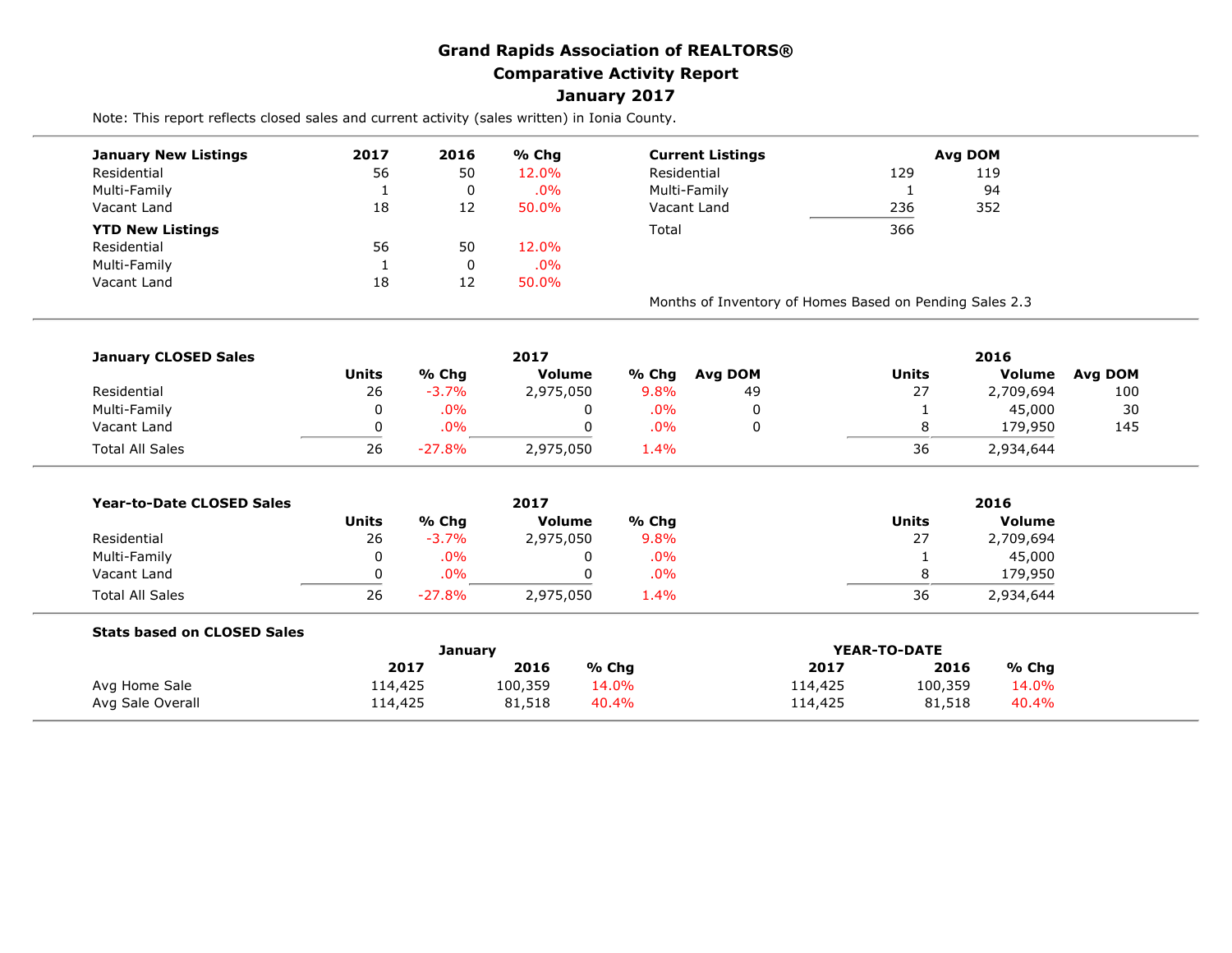| <b>January Pending Sales</b>        |              |           | 2017          |           |         |              |              | 2016          |         |  |
|-------------------------------------|--------------|-----------|---------------|-----------|---------|--------------|--------------|---------------|---------|--|
|                                     | <b>Units</b> | % Chg     | <b>Volume</b> | % Chg     | Avg DOM |              | <b>Units</b> | Volume        | Avg DOM |  |
| Residential                         | 56           | 47.4%     | 7,819,108     | 85.7%     | 65      |              | 38           | 4,209,864     | 72      |  |
| Multi-Family                        |              | .0%       | 77,500        | $-10.9%$  | 10      |              |              | 87,000        | 312     |  |
| Vacant Land                         | 5            | $-50.0\%$ | 490,790       | $-28.0\%$ | 115     |              | 10           | 681,500       | 158     |  |
| <b>Total All Sales</b>              | 62           | 26.5%     | 8,387,398     | 68.5%     |         |              | 49           | 4,978,364     |         |  |
|                                     |              |           |               |           |         |              |              |               |         |  |
| <b>Year-to-Date PENDING Sales</b>   | 2017         |           |               |           |         | 2016         |              |               |         |  |
|                                     | <b>Units</b> | % Chg     | <b>Volume</b> | % Chg     |         |              | <b>Units</b> | <b>Volume</b> |         |  |
| Residential                         | 56           | 47.4%     | 7,819,108     | 85.7%     |         |              | 38           | 4,209,864     |         |  |
| Multi-Family                        |              | .0%       | 77,500        | $-10.9\%$ |         |              |              | 87,000        |         |  |
| Vacant Land                         | 5            | $-50.0%$  | 490,790       | $-28.0\%$ |         |              | 10           | 681,500       |         |  |
| <b>Total All Sales</b>              | 62           | 26.5%     | 8,387,398     | 68.5%     |         |              | 49           | 4,978,364     |         |  |
| <b>Stats based on PENDING Sales</b> |              |           |               |           |         |              |              |               |         |  |
|                                     | January      |           |               |           |         | YEAR-TO-DATE |              |               |         |  |
|                                     |              | 2017      | 2016          | % Chg     |         | 2017         | 2016         | $%$ Chg       |         |  |
| Avg Home Sale                       | 139,627      |           | 110,786       | 26.0%     |         | 139,627      | 110,786      | 26.0%         |         |  |
| Avg Sale Overall                    | 135,281      |           | 101,599       | 33.2%     |         | 135,281      | 101,599      | 33.2%         |         |  |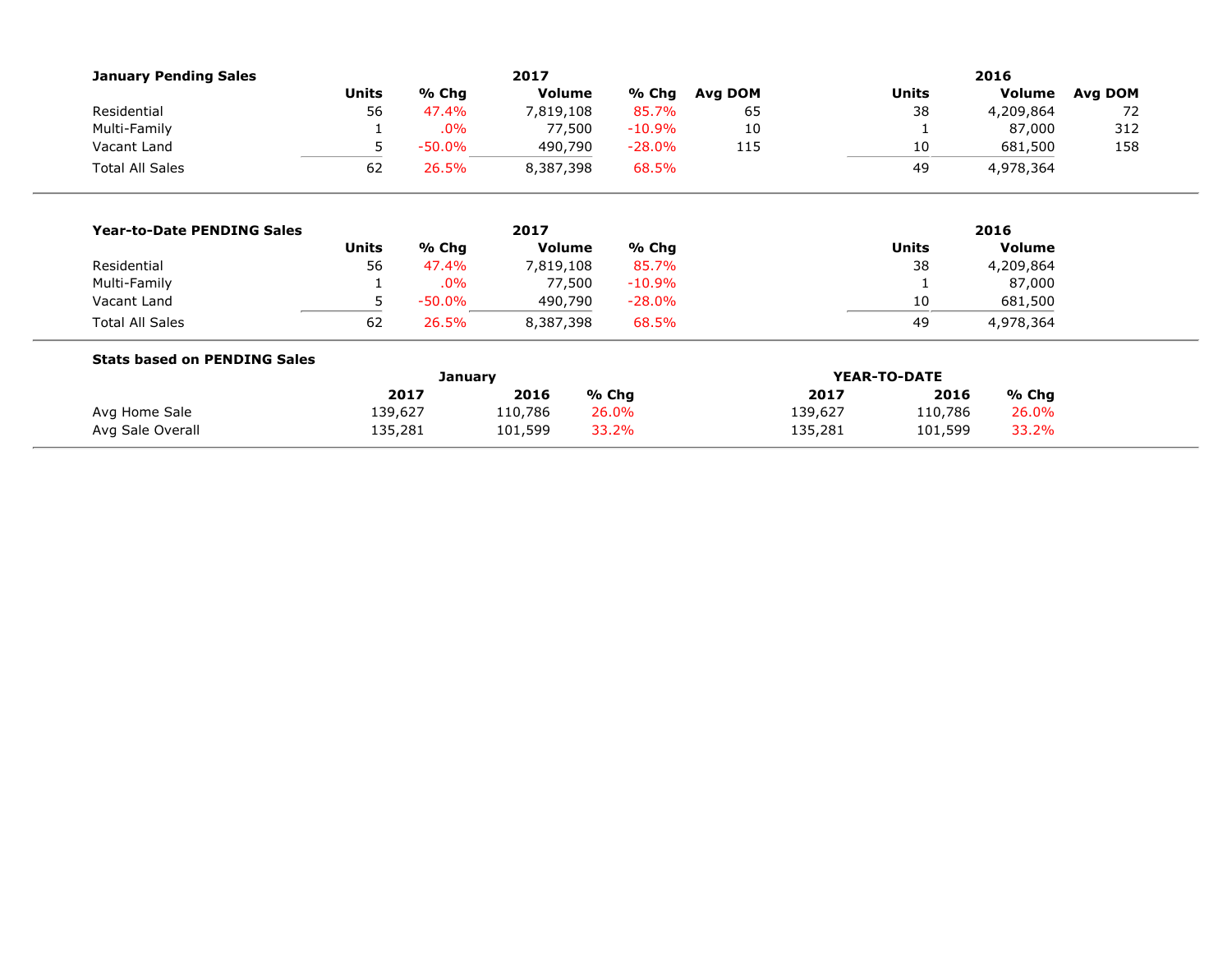## **2017 Sales of Residential Single Family Homes by Price Class**

|                    |               | <b>YTD</b>    |         |                  |               |      |         |               |
|--------------------|---------------|---------------|---------|------------------|---------------|------|---------|---------------|
|                    | <b>Closed</b> | $\frac{1}{2}$ | Pending | $\frac{9}{6}$    | <b>Closed</b> | %    | Pending | $\frac{1}{2}$ |
| Under to 19,999    |               | .0            |         | 1.8              | 0             | .0   |         | 1.8           |
| 20,000 to 29,999   |               | .0            |         | 1.8              | U             | .0   |         | 1.8           |
| 30,000 to 39,999   | 0             | .0            |         | 1.8              | 0             | .0   |         | 1.8           |
| 40,000 to 49,999   | 3             | 11.5          | 0       | .0               | 3             | 11.5 | 0       | .0            |
| 50,000 to 59,999   | 3             | 11.5          | 5       | 8.9              | 3             | 11.5 | 5       | 8.9           |
| 60,000 to 69,999   |               | 3.8           |         | 3.6              |               | 3.8  | 2       | 3.6           |
| 70,000 to 79,999   |               | 7.7           | 5       | 8.9              |               | 7.7  | 5       | 8.9           |
| 80,000 to 89,999   |               | .0            | 4       | 7.1              |               | .0   |         | 7.1           |
| 90,000 to 99,999   |               | 3.8           |         | 1.8              |               | 3.8  |         | 1.8           |
| 100,000 to 119,999 | 5.            | 19.2          | 8       | 14.3             | 5             | 19.2 | 8       | 14.3          |
| 120,000 to 139,999 |               | 3.8           | 7       | 12.5             |               | 3.8  |         | 12.5          |
| 140,000 to 159,999 | 6             | 23.1          | 4       | 7.1              | 6             | 23.1 | 4       | 7.1           |
| 160,000 to 179,999 |               | 7.7           | 5       | 8.9              |               | 7.7  | 5       | 8.9           |
| 180,000 to 199,999 |               | 3.8           | 3       | 5.4              |               | 3.8  | 3       | 5.4           |
| 200,000 to 249,999 |               | $\cdot$       | 3       | 5.4              |               | .0   | 3       | 5.4           |
| 250,000 to 299,999 |               | 3.8           | 2       | 3.6              |               | 3.8  | 2       | 3.6           |
| 300,000 to 399,999 |               | .0            |         | 5.4              |               | .0   | 3       | 5.4           |
| 400,000 to 499,999 | 0             | .0            |         | 1.8              |               | .0   |         | 1.8           |
| 500,000 to 599,999 |               | .0            |         | .0               |               | .0   | 0       | .0            |
| 600,000 to 699,999 | 0             | .0            | 0       | $\boldsymbol{0}$ | 0             | .0   | 0       | .0            |
| 700,000 to 799,999 | 0             | $\cdot$ 0     | 0       | .0               | 0             | .0   | 0       | .0            |
| 800,000 to 899,999 | 0             | .0            | 0       | .0               | 0             | .0   | 0       | .0            |
| 900,000 to 999,999 | 0             | $\cdot$ 0     | 0       | .0               | 0             | .0   | 0       | .0            |
| 1,000,000 or over  | 0             | $\cdot$ 0     | 0       | .0               | 0             | .0   | 0       | .0            |